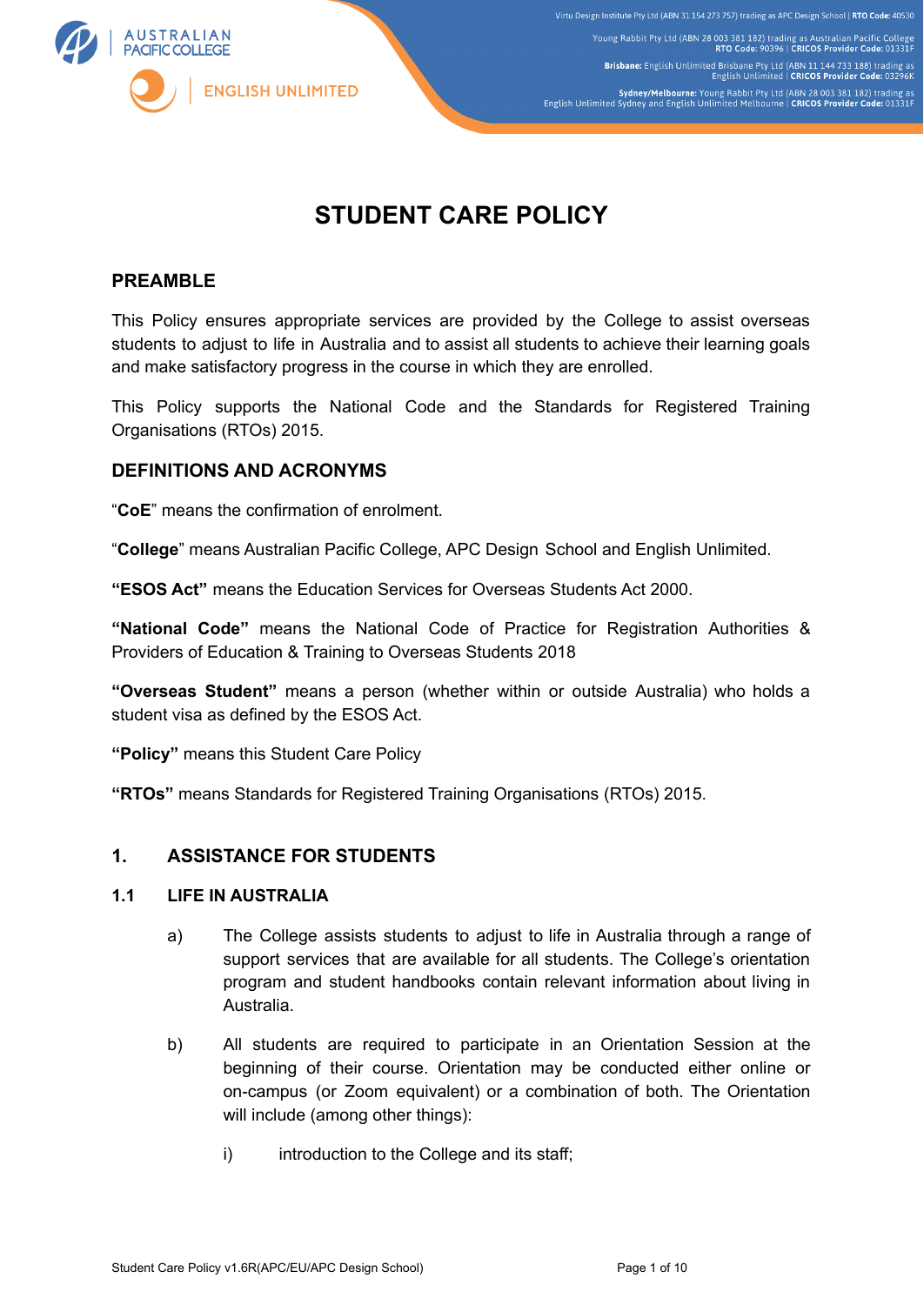

- ii) a tour of the Campus identifying classrooms, student areas, Student Care area, and other services such as toilets, fire exits, and restricted areas;
- iii) a copy of the Student Handbook and a range of documents relating to the selected course and available services;
- iv) further information about the courses to be delivered;
- v) student administration requirements; and
- vi) Student Care and campus resources.
- c) Further assistance can be obtained from Student Care, the College notice boards and websites.
- d) Students may have the opportunity to participate in additional College initiatives such as social clubs, networks and/or the APC Study Buddy program.

# **1.2 ACADEMIC SUPPORT**

- a) The College offers all reasonable support to students to enable them to achieve expected learning outcomes regardless of the student's place of study or the mode of study at no additional cost. The College offers academic support and study progress support which can take the form of one-on-one tuition, small group tuition and additional catch up classes. Fees and charges may apply only where an external service is used or if the student (ELICOS only) chooses to join additional core classes because an intervention strategy has been activated. This will be clarified with the student prior to using such services.
- b) All students of the College have access to face-to-face time with their trainer or teacher, including those students studying via online and distance courses. This enables the College to maintain contact with their students and ensure those students who need access to learning support services are identified quickly and early. Students are actively encouraged to reach out to the College via Student Care or the Study Progress team for additional assistance if they need.
- c) The College's trainers and teachers are informed in regular staff meetings of the additional academic support available to students.

# **1.3 WELFARE SUPPORT**

- a) Where students present with personal problems, such as:
	- i) crises in their life (their own or their family's);
	- ii) difficulty in making an important decision;
	- iii) feeling depressed;
	- iv) feeling highly stressed;
	- v) alcohol/drug abuse, gambling or other addictive behaviour that is seriously affecting their health or social functioning, including their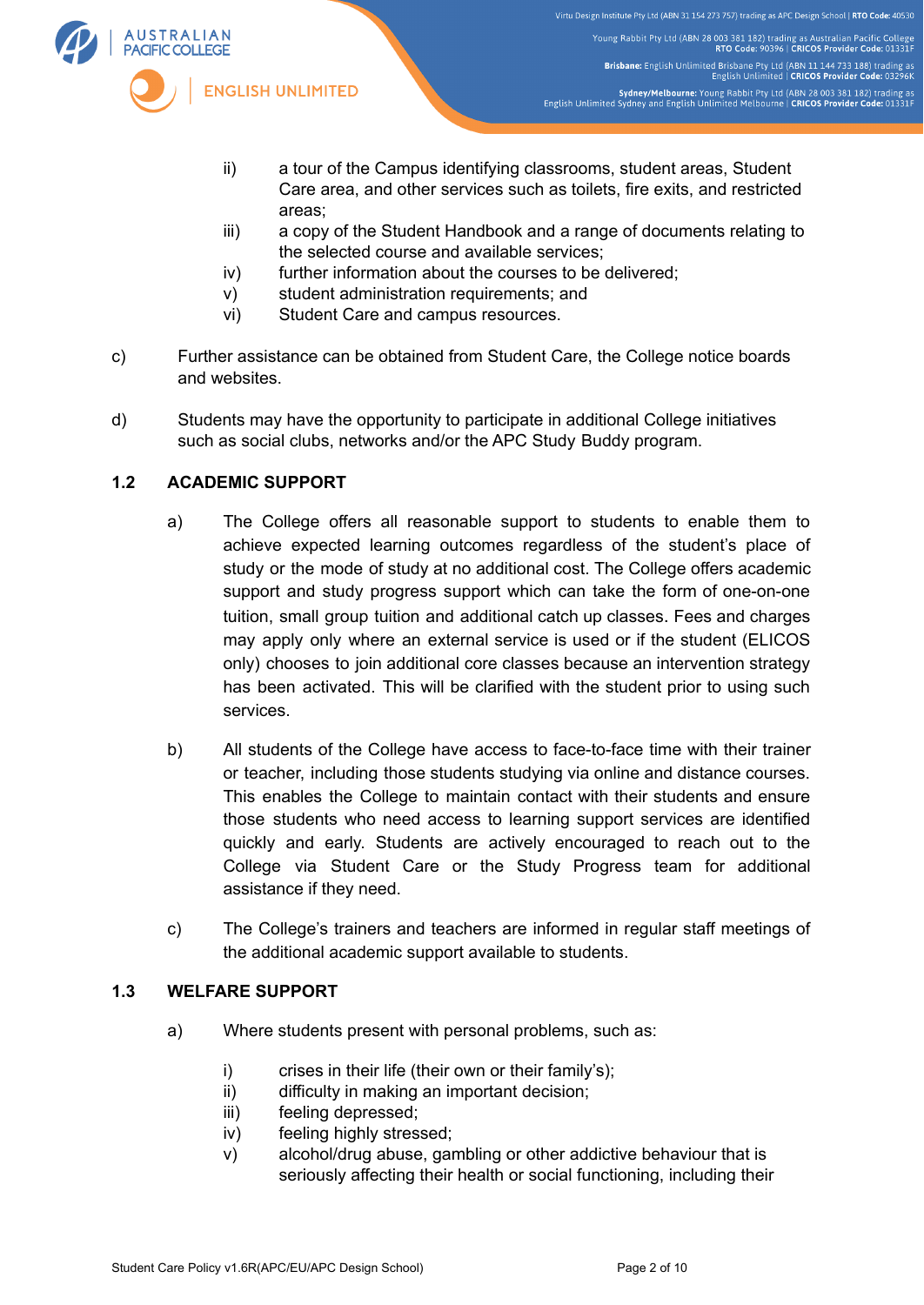

Young Rabbit Pty Ltd (ABN 28 003 381 182) trading as Australian Pacific College<br>RTO Code: 90396 | CRICOS Provider Code: 01331F Brisbane: English Unlimited Brisbane Pty Ltd (ABN 11 144 733 188) trading as<br>English Unlimited | CRICOS Provider Code: 03296K Sydney/Melbourne: Young Rabbit Pty Ltd (ABN 28 003 381 182) trading as<br>English Unlimited Sydney and English Unlimited Melbourne | CRICOS Provider Code: 01331F

- study;
- vi) eating disorders;
- vii) suicidal thoughts; and/or
- viii) stress

Student Care can provide details of external counselling services that the student can see to talk through any problems. If the student is considered a danger to themselves or others, emergency services will be contacted by the College to assist.

# **2. CRITICAL INCIDENTS**

- 2.1 A critical incident is a traumatic event, or the threat of such (within or outside Australia) which causes extreme stress, fear or injury that could affect the student's ability to undertake or complete a course. Refer to the Critical Incident Policy for more information.
- 2.2 In the event of a critical incident a student should immediately approach Student Care or their Campus Coordinator/Manager.

# **3. UNDER 18 YEAR OLD STUDENTS**

- 3.1 The College is committed to ensuring the safety, welfare and wellbeing of all students who are under the age of 18 years of age. At orientation these students are provided with age appropriate information as well as contact details for staff members to contact for further information, who to contact in emergency situations and specific information outlining the assistance available to these students for incidents (or allegations) of actual or alleged sexual, physical or other forms of abuse.
- 3.2 For general matters under 18 year old students should contact Student Care. If the Students have any issues that are causing them distress, they should contact the Campus [Managers](https://eu.edu.au/media/3737/eu-apc-students-emergency-contacts.png) (Emergency number available 24 hours).

# **4. WHO TO CONTACT FOR SUPPORT**

4.1 The Student Care staff are able to assist students with the following**:**

| Payment of fees                                                | For intervention meetings<br>$\bullet$                          |
|----------------------------------------------------------------|-----------------------------------------------------------------|
| Telling us about a<br>grievance/complaint                      | Interim reports (getting your report<br>early)                  |
| <b>eCOEs</b>                                                   | Questions related to holidays<br>$\bullet$                      |
| Questions about homestay and<br>accommodation                  | Information about interpreter<br>services                       |
| Return of applications to graduate &<br>course variation forms | Information about external<br>$\bullet$<br>counselling services |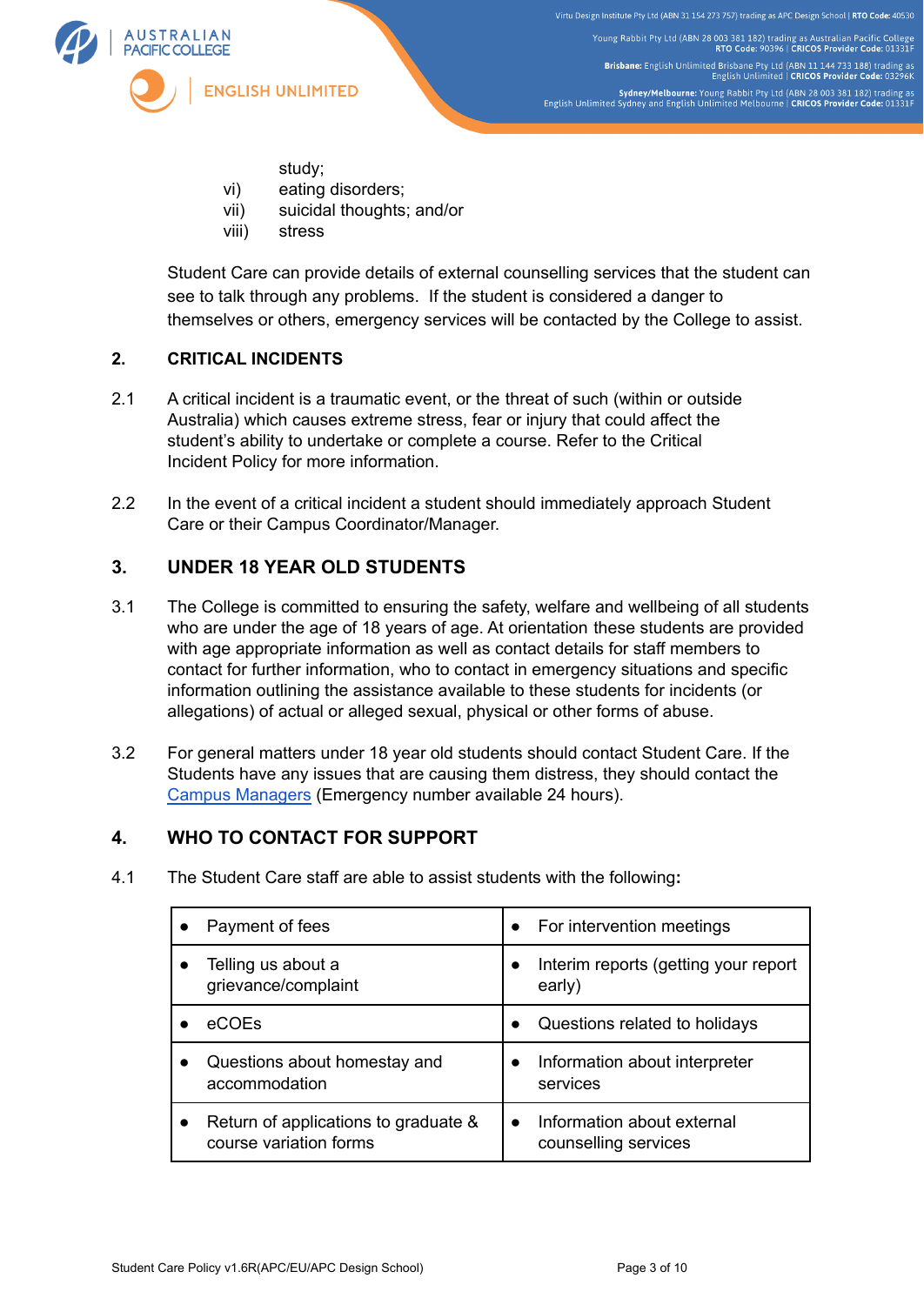Young Rabbit Pty Ltd (ABN 28 003 381 182) trading as Australian Pacific College<br>RTO Code: 90396 | CRICOS Provider Code: 01331F Brisbane: English Unlimited Brisbane Pty Ltd (ABN 11 144 733 188) trading as<br>English Unlimited | CRICOS Provider Code: 03296K Sydney/Melbourne: Young Rabbit Pty Ltd (ABN 28 003 381 182) trading as<br>English Unlimited Sydney and English Unlimited Melbourne | CRICOS Provider Code: 01331F



| To lodge an appeal against being<br>reported for attendance or course<br>progress | Contact details for legal, medical,<br>counselling or emergency services |
|-----------------------------------------------------------------------------------|--------------------------------------------------------------------------|
| Overseas Student Health Cover<br>(Medibank)                                       | <b>Student Cards</b>                                                     |
| Lost property                                                                     | Making appointments with other<br>staff                                  |

| I HOW TO CONTACT STUDENT CARE |  |  |
|-------------------------------|--|--|
| <b>APC Student Care</b>       |  |  |
| <b>EU Student Care</b>        |  |  |

4.2 Academic staff are able to assist students with the following:

| Class information                                                                                                                                                                                          | Academic problems/counselling |
|------------------------------------------------------------------------------------------------------------------------------------------------------------------------------------------------------------|-------------------------------|
| Course information/questions                                                                                                                                                                               | Academic support              |
| Learner support (tutoring)<br>Should a student require tutorial assistance outside that<br>which is provided within the course, this must be arranged<br>individually between the student and the teacher. | Plagiarism                    |

### **HOW TO CONTACT ACADEMIC STAFF**

Your trainer/teacher will provide you with their contact details

Contact student care for assistance to contact your trainer/teacher: **APC [Student](https://www.apc.edu.au/contact-us/#current-students) Care** EU [Student](https://eu.edu.au/contact-us/#current-students) Care

## 4.3 The Co-ordinators/Academic Managers are able to assist students with the following:

| <b>Class information</b>     | Academic problems/counselling |
|------------------------------|-------------------------------|
| Course information/questions | Course problems/complaints    |
| Plagiarism                   | Attendance issues             |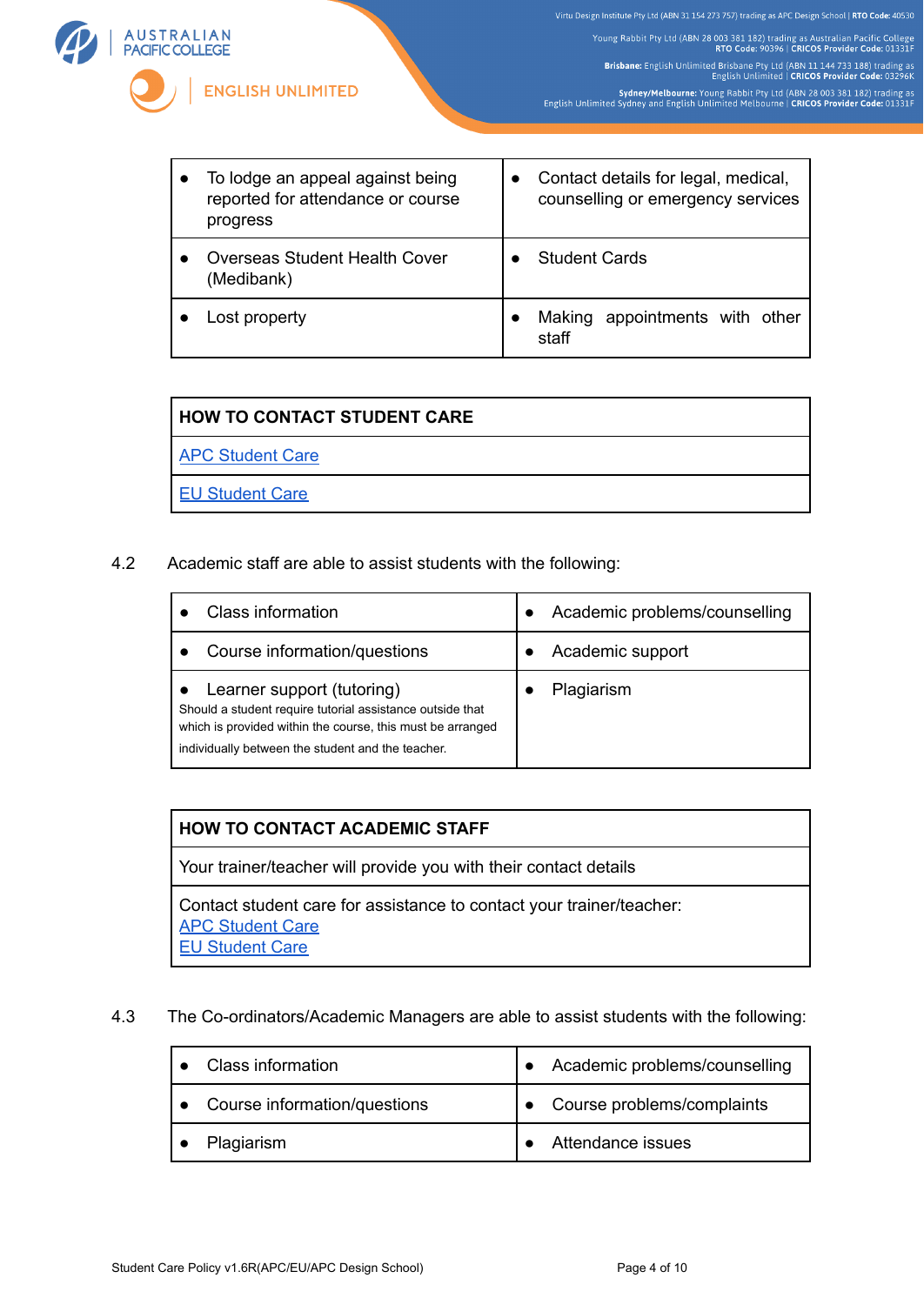

Young Rabbit Pty Ltd (ABN 28 003 381 182) trading as Australian Pacific College<br>RTO Code: 90396 | CRICOS Provider Code: 01331F Brisbane: English Unlimited Brisbane Pty Ltd (ABN 11 144 733 188) trading as<br>English Unlimited | CRICOS Provider Code: 03296K Sydney/Melbourne: Young Rabbit Pty Ltd (ABN 28 003 381 182) trading as<br>English Unlimited Sydney and English Unlimited Melbourne | CRICOS Provider Code: 01331F

Further studies placement **example in the Academic problems/counselling** Learner support (tutoring) Should a student require tutorial assistance outside that which is provided within the course, this must be arranged individually between the student and the teacher. ● Academic support

# **HOW TO CONTACT CO-ORDINATORS/ACADEMIC MANAGERS**

Your trainer/teacher will provide you with their contact details in class. You can contact student care for assistance to make an appointment with a co-ordinator and Academic Manager.

APC [Student](https://www.apc.edu.au/contact-us/#current-students) Care EU [Student](https://eu.edu.au/contact-us/#current-students) Care

- 4.4 The College's Student Care, Academic and Academic Management teams are knowledgeable about and are regularly trained on various support services offered by the College. The College's student support personnel include Student Care Officers, Assistant Academic Managers, Study Progress Officers, Student Experience Coordinators, Campus Coordinators and Campus Managers. These support personnel are located at each campus, online or for the senior roles, statewide (in all states where campuses are located).
- 4.5 The College is a student focussed educational institution and this forms the ethos when employing and training all staff. Staff who interact directly with the College's Overseas Students are made aware of the College's obligations under the ESOS framework and the implications of these obligations for these students.

# **5. RECORDING DETAILS OF SUPPORT**

5.1 Details of interactions with students will be entered into the College's student management system.

### **POLICY REVIEW**

This policy will be reviewed as part of the College's three-year policy review process.

# **RELEVANT LEGISLATION**

This document references the following legislation, regulations, codes and standards:

| <b>Relevant Legislation/codes/standards</b> |                                                                                                                                          |  |
|---------------------------------------------|------------------------------------------------------------------------------------------------------------------------------------------|--|
|                                             | Commonwealth   National Code of Practice for Registration Authorities and Providers<br>of Education & Training to Overseas Students 2019 |  |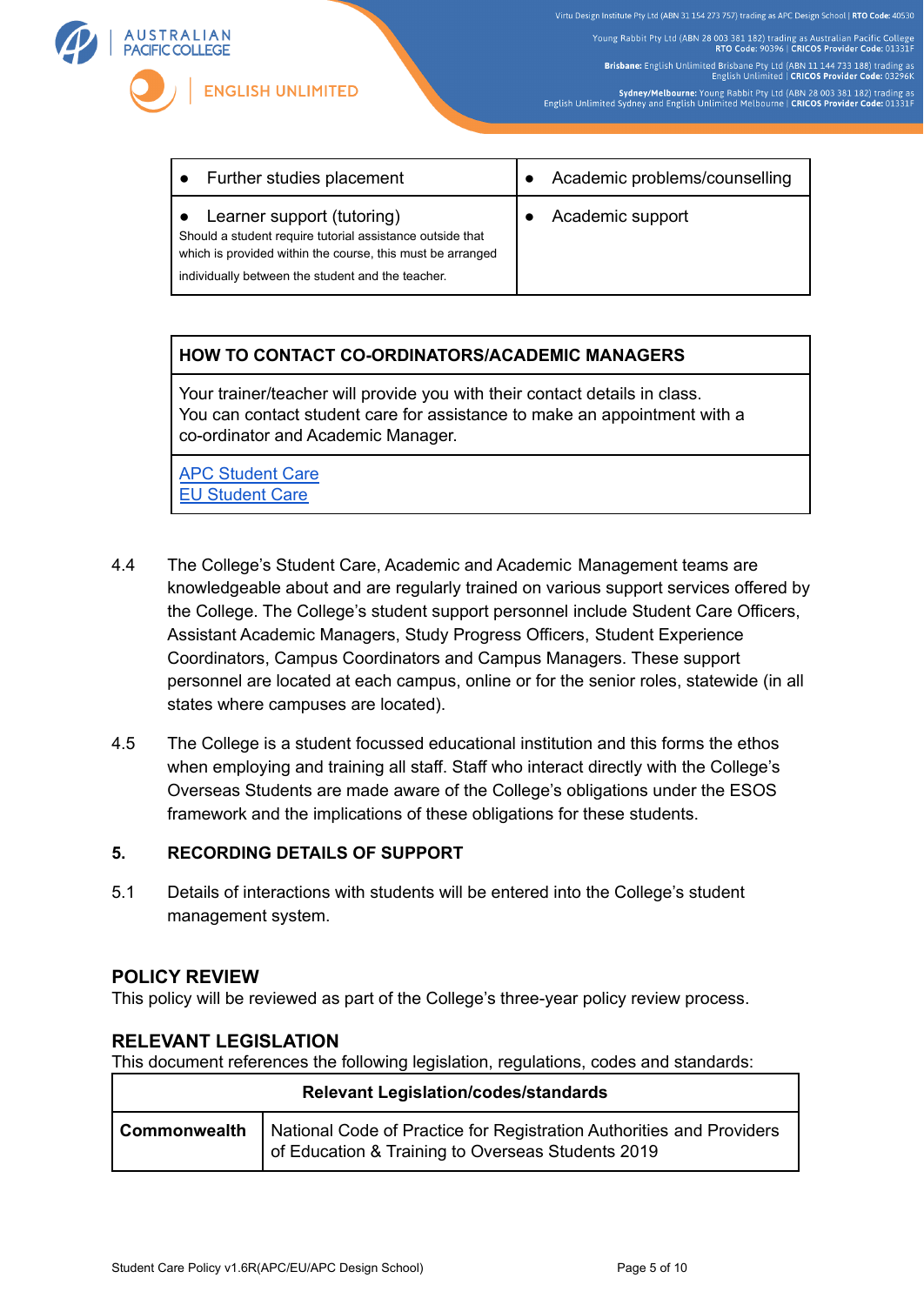

Virtu Design Institute Pty Ltd (ABN 31 154 273 757) trading as APC Design School | RTO Code: 40530 Young Rabbit Pty Ltd (ABN 28 003 381 182) trading as Australian Pacific College<br>RTO Code: 90396 | CRICOS Provider Code: 01331F Brisbane: English Unlimited Brisbane Pty Ltd (ABN 11 144 733 188) trading as<br>English Unlimited | CRICOS Provider Code: 03296K

Sydney/Melbourne: Young Rabbit Pty Ltd (ABN 28 003 381 182) trading as<br>English Unlimited Sydney and English Unlimited Melbourne | CRICOS Provider Code: 01331F

|--|

## **RELATED POLICIES AND PROCEDURES**

This document references the following College policies and procedures:

| <b>Related Policies and Procedures</b> |                                                                                                                                                                                                                                                                                                               |  |
|----------------------------------------|---------------------------------------------------------------------------------------------------------------------------------------------------------------------------------------------------------------------------------------------------------------------------------------------------------------|--|
| <b>Policies</b>                        | <b>Critical Incident Policy and Procedure</b><br><b>Orientation Policy</b><br><b>Student Handbooks</b><br><b>AEG New Staff Orientation Manual</b><br><b>VET Course Progress Policy</b><br><b>ELICOS Course Progress Policy</b><br><b>Intervention Policy</b><br><b>ELICOS Attendance Policy and Procedure</b> |  |

# **KEYWORDS**

| <b>Keywords</b> | student care, assistance, support services, student welfare, health |
|-----------------|---------------------------------------------------------------------|
|                 | services, legal services, financial support, personal issues        |

## **POLICY OWNER**

| Jwner | Unit<br>Learner Experience |
|-------|----------------------------|
|       |                            |

# **POLICY/PROCEDURE HISTORY**

| <b>Policy History</b>                                            |                                           |                                  |                                                                                                                                             |
|------------------------------------------------------------------|-------------------------------------------|----------------------------------|---------------------------------------------------------------------------------------------------------------------------------------------|
| <b>Current version</b>                                           | <b>Current</b><br>version<br>release date | <b>Author</b>                    | <b>Description of changes</b>                                                                                                               |
| <b>Student Care Policy</b><br>v1.0                               |                                           | Sharon Luhr                      | <b>Original Policy</b>                                                                                                                      |
| <b>Student Care Policy</b><br>v1.1                               | February<br>2019                          | Sara Gaudry                      | Conversion of policy onto College<br>letterhead                                                                                             |
| <b>Student Care Policy</b><br>v1.2R                              | August 2019                               | Youngeun Song<br>and Sara Gaudry | Information of counsellors, clinics and<br>hospital information for Gold Coast<br>campus added, updated letterhead and<br>format of policy. |
| <b>Student Care Policy</b><br>v1.3R                              | February<br>2020                          | Youngeun Song                    | General review and update                                                                                                                   |
| <b>Student Care Policy</b><br>v1.4R(APC/EU/<br><b>APC Design</b> | May 2020                                  | Ron Newman                       | General review and addition of services<br>for VET domestic students                                                                        |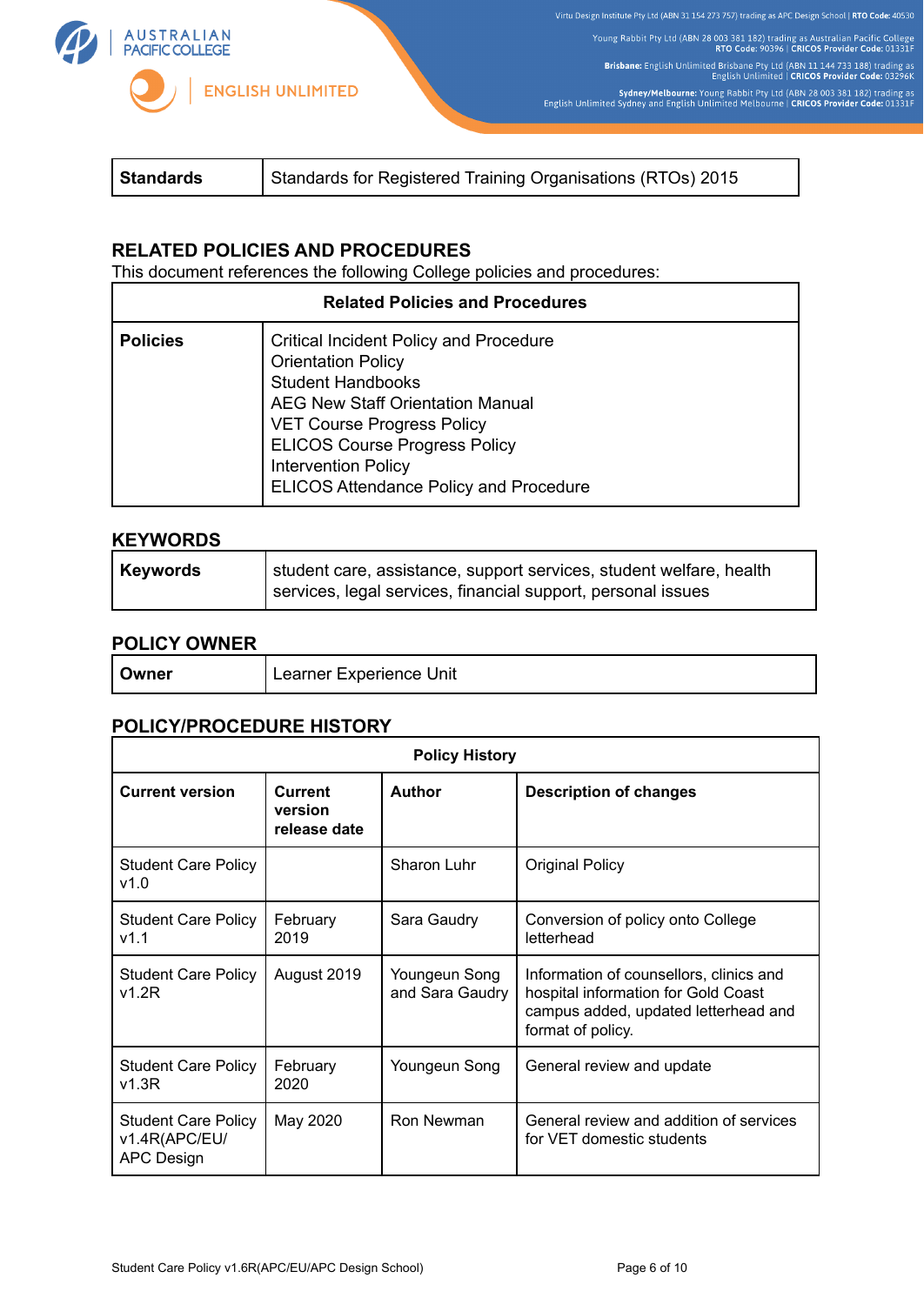

Young Rabbit Pty Ltd (ABN 28 003 381 182) trading as Australian Pacific College<br>RTO Code: 90396 | CRICOS Provider Code: 01331F Brisbane: English Unlimited Brisbane Pty Ltd (ABN 11 144 733 188) trading as<br>English Unlimited | CRICOS Provider Code: 03296K Sydney/Melbourne: Young Rabbit Pty Ltd (ABN 28 003 381 182) trading as<br>English Unlimited Sydney and English Unlimited Melbourne | CRICOS Provider Code: 01331F

School) Student Care Policy v1.5R(APC/ EU/APC Design School) December 2020 Sara Gaudry | Addition of Underage Students section and general review Student Care Policy v1.6R(APC/EU/AP C Design School) May 2021 | Sara Gaudry | Removal of reference to VET Attendance Policy which has been made redundant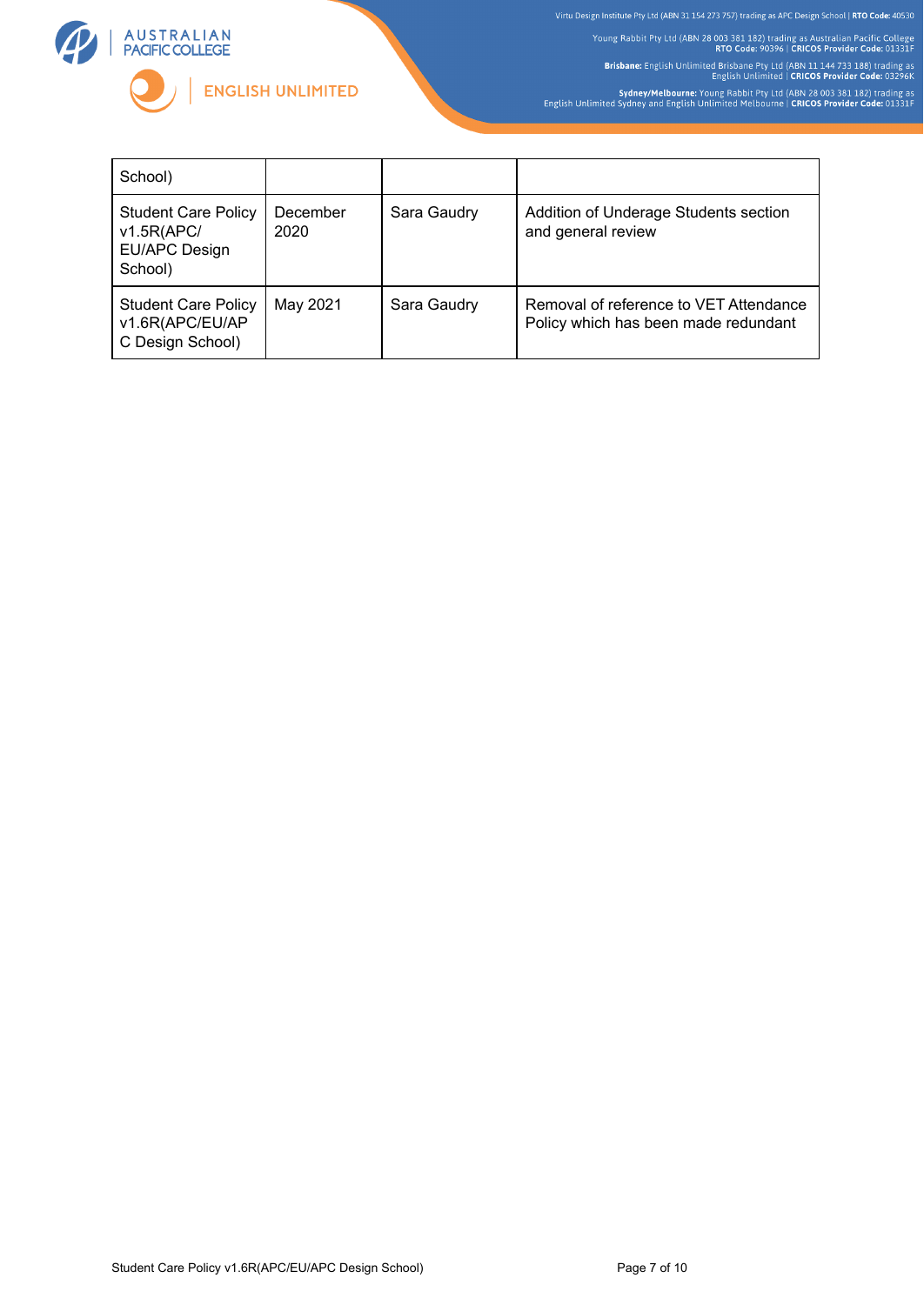

Young Rabbit Pty Ltd (ABN 28 003 381 182) trading as Australian Pacific College<br>RTO Code: 90396 | CRICOS Provider Code: 01331F Brisbane: English Unlimited Brisbane Pty Ltd (ABN 11 144 733 188) trading as<br>English Unlimited | CRICOS Provider Code: 03296K Sydney/Melbourne: Young Rabbit Pty Ltd (ABN 28 003 381 182) trading as<br>English Unlimited Sydney and English Unlimited Melbourne | CRICOS Provider Code: 01331F

# **APPENDIX TO THE STUDENT CARE POLICY**

# **GUIDELINES FOR REFERRING STUDENTS FOR COUNSELLING**



\* This may be the student presenting themselves or a friend or teacher or other staff member reporting the case

^ Student Care Team Leader, Campus Coordinator or Campus Manager/Director *If the experienced SCO person is not available please try to extract as much information for them so they can research the issue if need be.*

| Issue is primarily:                                                                                                                                      | <b>Options for follow-up</b>                                                                                                                                        | <b>CC</b> correspondence to:                                                 |
|----------------------------------------------------------------------------------------------------------------------------------------------------------|---------------------------------------------------------------------------------------------------------------------------------------------------------------------|------------------------------------------------------------------------------|
| Academic                                                                                                                                                 | Refer the case to the academic<br>head of department                                                                                                                | Program Director VET,<br>Academic Manager ELICOS,<br>Campus Manager/Director |
| <b>Complaint/Grievance</b>                                                                                                                               | Refer the case to relevant team<br>leader/department head                                                                                                           | <b>Campus Coordinator</b><br>Campus Manager/Director                         |
| <b>Financial</b><br>(re: fees due to the College)                                                                                                        | Refer the case to the Finance<br>Department                                                                                                                         | <b>Head Accountant</b><br><b>Chief Financial Officer</b>                     |
| Other                                                                                                                                                    | Relevant team leader or<br>Campus Manager                                                                                                                           | Student Experience Director                                                  |
| <b>Personal issues</b><br><b>Accommodation issues</b><br><b>Financial issues</b><br><b>Legal issues</b><br><b>Health issues</b><br><b>Welfare issues</b> | Provide the student with details<br>of external providers that can<br>assist, e.g Ombudsman,<br>Department of Fair Trading,<br>health providers, counsellors<br>etc | Campus Manager/Director                                                      |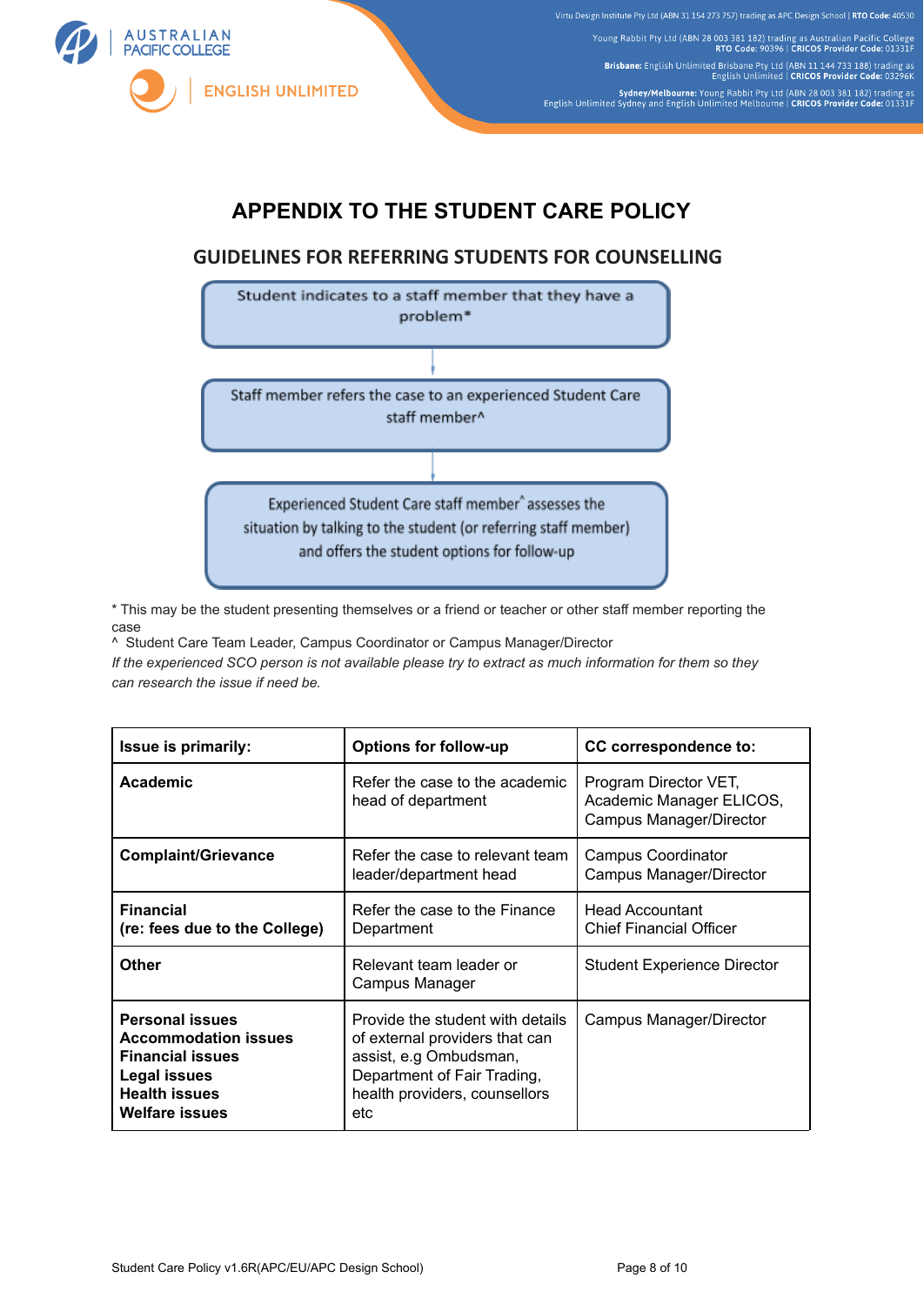

Young Rabbit Pty Ltd (ABN 28 003 381 182) trading as Australian Pacific College<br>RTO Code: 90396 | CRICOS Provider Code: 01331F Brisbane: English Unlimited Brisbane Pty Ltd (ABN 11 144 733 188) trading as<br>English Unlimited | CRICOS Provider Code: 03296K

Sydney/Melbourne: Young Rabbit Pty Ltd (ABN 28 003 381 182) trading as<br>English Unlimited Sydney and English Unlimited Melbourne | CRICOS Provider Code: 01331F

# **EXTERNAL AGENCIES TO REFER STUDENTS TO:**

### **LEGAL/GOVERNMENT**

**Overseas Students Ombudsman** GPO Box 442 Canberra ACT 2601 [www.oso.gov.au](http://www.oso.gov.au/)

e-mail:

[overseas.students@ombudsman.gov.au](mailto:overseas.students@ombudsman.gov.au) 1300 362 072 <http://www.oso.gov.au/> **NSW**

Department of Fair Trading [http://www.fairtrading.nsw.gov.au](http://www.fairtrading.nsw.gov.au/) Legal Aid <http://www.legalaid.nsw.gov.au/> 1300 888 529 Redfern Legal Centre <http://rlc.org.au/> 02 9698 7277

### **HEALTH & WELFARE**

#### **Lifeline**

24hr crisis telephone line on 13 11 14 Online crisis chat 8pm-midnight https://[www.lifeline.org.au/Find-Help/](http://www.lifeline.org.au/Find-Help/Online-Services/crisis-) [Online-Services/crisis](http://www.lifeline.org.au/Find-Help/Online-Services/crisis-)chat (EST 1 Apr - 4 Oct, EDT 5 Oct - 31 Mar)

### **NSW COUNSELLORS**

**Communicare.org.au** Newtown Office 64 Enmore Road Newtown Tel: (02)9557 0500 [psychservicesnsw@communicare.org.au](mailto:psychservicesnsw@communicare.org.au)

Rozelle Office 756 Darling Street Rozelle Tel (02) 9810 1122 [psychservicesnsw@communicare.org.au](mailto:psychservicesnsw@communicare.org.au)

#### **The University of Sydney University Psychology Clinic** <http://www.psych.usyd.edu.au/clinic/>

Door 3, Mackie Building 2 Arundel St Forest Lodge

**UNSW Clinical Psychology Unit** <http://clinic.psy.unsw.edu.au/> Tel: 9385 3042

**Macquarie University The Rod Power Psychology Clinic** <http://www.psy.mq.edu.au/clinic.htm> Tel: 9850 8000

# **Fair Work Australia** [http://www.fairwork.gov.au/Pages/defa](http://www.fairwork.gov.au/Pages/default.aspx)

[ult.aspx](http://www.fairwork.gov.au/Pages/default.aspx)

**VIC**

Consumer Affairs <http://www.consumer.vic.gov.au/> Legal Aid: <http://www.legalaid.vic.gov.au/> 1300 792 387

**Medibank Private** (for Medibank members) Student Health and Support Line Tel: 1800 887 283

# **QLD**

Office of Fair Trading <http://www.fairtrading.qld.gov.au/> Legal Aid <http://www.legalaid.qld.gov.au/> 1300 651 188

**24hr Emergency Assistance Help-line (Medibank Private)** (for members only) Tel: 1800 234 601

**Men's Line Australia** <http://www.mensline.org.au/Home.html> Tel and online Counselling Tel: 1300 78 99 78

#### **VIC COUNSELLORS**

**Life Resolutions** Level 8, 230 Collins St, Melbourne Tel: *1300 668 256*

### **Counselling Melbourne**

Suite 911,530 Little Collins St Melbourne Tel: 1300 967 734

**Salvation Army Counselling Service** 2/828 Sydney Road, Coburg North. Tel (03)9653 3250

**Student Health and Support Line (Medibank members) 1800 887 283**

### **QLD COUNSELLORS**

**Brisbane Counselling Centre** Level 7, 87 Wickham Tce Brisbane Tel (07) 3831 4452

**Life Supports Counselling** Shop 101, 14 Bruce Avenue, Paradise Point Tel 1300 735 030

# **Centacare**

58 Morgan St Fortitude Valley Tel (07) 3252 4371

**Salvation Army Counselling Service** 5/46 Mount Gravatt Capalaba Road Upper Mount Gravatt Tel 07 33495046

### **Vision Psychology**

3/1420 Logan Rd Mt Gravatt Tel 1800 877 924